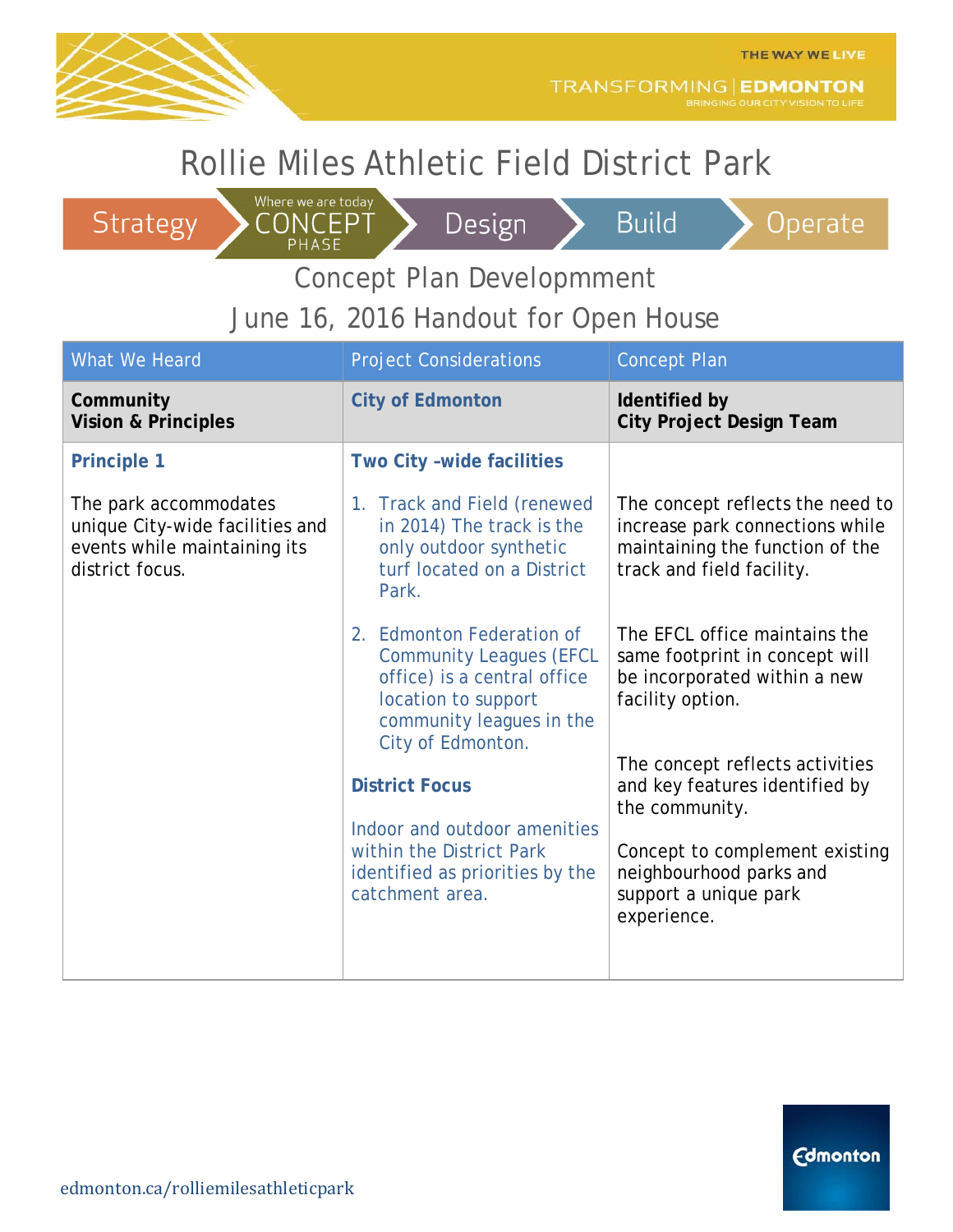

## Rollie Miles Athletic Field District Park

#### **Principle 2**

The Park enhances the yearround active and passive recreational opportunities.

- Outdoor recreation facilities geared towards both organized and casual use are available;
- Passive recreation design including open space and sitting areas are included in the Park;
- Opportunities for future indoor recreation facility development are maintained.

Some of the City of Edmonton Plans and Strategies considered:

- The Urban Parks Management Plan, (UPMP)
- Recreation Facility Master Plan and 5 Year Review/Update (2005)
- 10-Year Arena Strategy
- WinterCity Strategy supports the direction for year-round opportunities.

The future Recreation Facility Master Plan will guide the direction of a future community facility. Activity nodes support seasonal active and passive recreation opportunities.

Addition of seating areas, picnic tables, and multi-purpose areas.

Open space areas maintained.

The concept identifies a community facility placeholder, future funding is required.

- Facility access off of 104 St. and 71 Ave.
- EFCL building removed and reverted to parkspace

Reduce overlapping ball diamond fields to allow for multipurpose use in this area.

The concept includes spaces to facilitate winter skating, sledding, cross country skiing and gathering.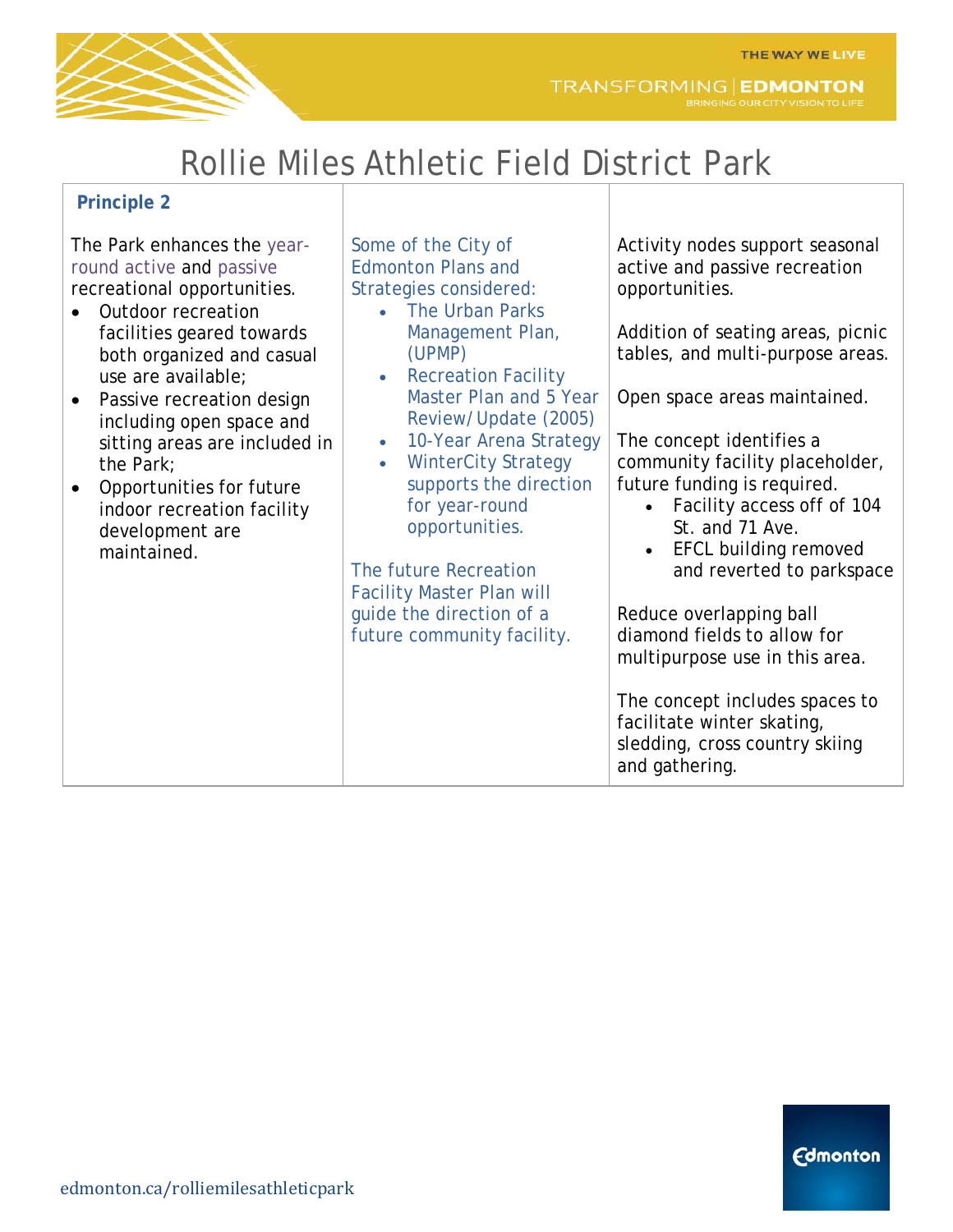**Edmonton** 



# Rollie Miles Athletic Field District Park

| <b>Principle 3</b>                                                                                                                                                                                                                                                                                                                                                                                                                                                           |                                                                                                                                                                                                                                                                       |                                                                                                                                                                                                                                                                                                                                                                                                                        |
|------------------------------------------------------------------------------------------------------------------------------------------------------------------------------------------------------------------------------------------------------------------------------------------------------------------------------------------------------------------------------------------------------------------------------------------------------------------------------|-----------------------------------------------------------------------------------------------------------------------------------------------------------------------------------------------------------------------------------------------------------------------|------------------------------------------------------------------------------------------------------------------------------------------------------------------------------------------------------------------------------------------------------------------------------------------------------------------------------------------------------------------------------------------------------------------------|
| The Park has a distinct identity<br>that celebrates community and<br>acts as a hub to bring people<br>together.<br>Encourages social "bumping<br>places" that appeal to a<br>growing young demographic<br>as well as mature and<br>senior residents;<br>Distinct and recognizable<br>$\bullet$<br>identity and fits the<br>character of the<br>community.<br>Design incorporates<br>$\bullet$<br>features to enhance the<br>safety and comfort of the<br>park for all users. | <b>Crime Prevention Through</b><br><b>Environmental Design</b><br>(CPTED) reviews completed<br>in park to support park<br>development and<br>maintenance.                                                                                                             | The concept identifies entry<br>nodes that can be explored in<br>the design phase to include<br>opportunities for art, historical<br>elements, sense of place and<br>wayfinding.<br>The addition of a "hub" near<br>the centre of the park will<br>provide a place to stop, meet,<br>gather and converse.<br>Park lighting will be added along<br>pathways to enhance the safety<br>and comfort of park users.         |
| <b>Principle 4</b><br>The Park is designed<br>holistically and in the context<br>of surrounding amenities.<br>The Park meets the<br>recreation needs of the<br>community without<br>unnecessarily duplicating<br>other existing community<br>amenities;<br>The different elements of<br>$\bullet$<br>the Park are designed to<br>function together so that<br>the entire Park becomes a<br>cohesive and easily<br>accessible recreation zone.                                | Programs, events, site<br>operations and maintenance<br>activities will influence<br>future design of the park and<br>further define the<br>recreational experience of<br>the site. The Master Plan<br>report will provide<br>recommendations to support<br>the site. | The concept does not duplicate<br>those elements found in nearby<br>neighbourhood parks.<br>Pedestrian friendly experience<br>where people can move between<br>the different amenities and<br>activity nodes. This is will be<br>supported by visual pedestrian<br>crossings in the as part of the<br>design elements.<br>A range of different but<br>connected spaces/places<br>containing a variety of<br>amenities. |